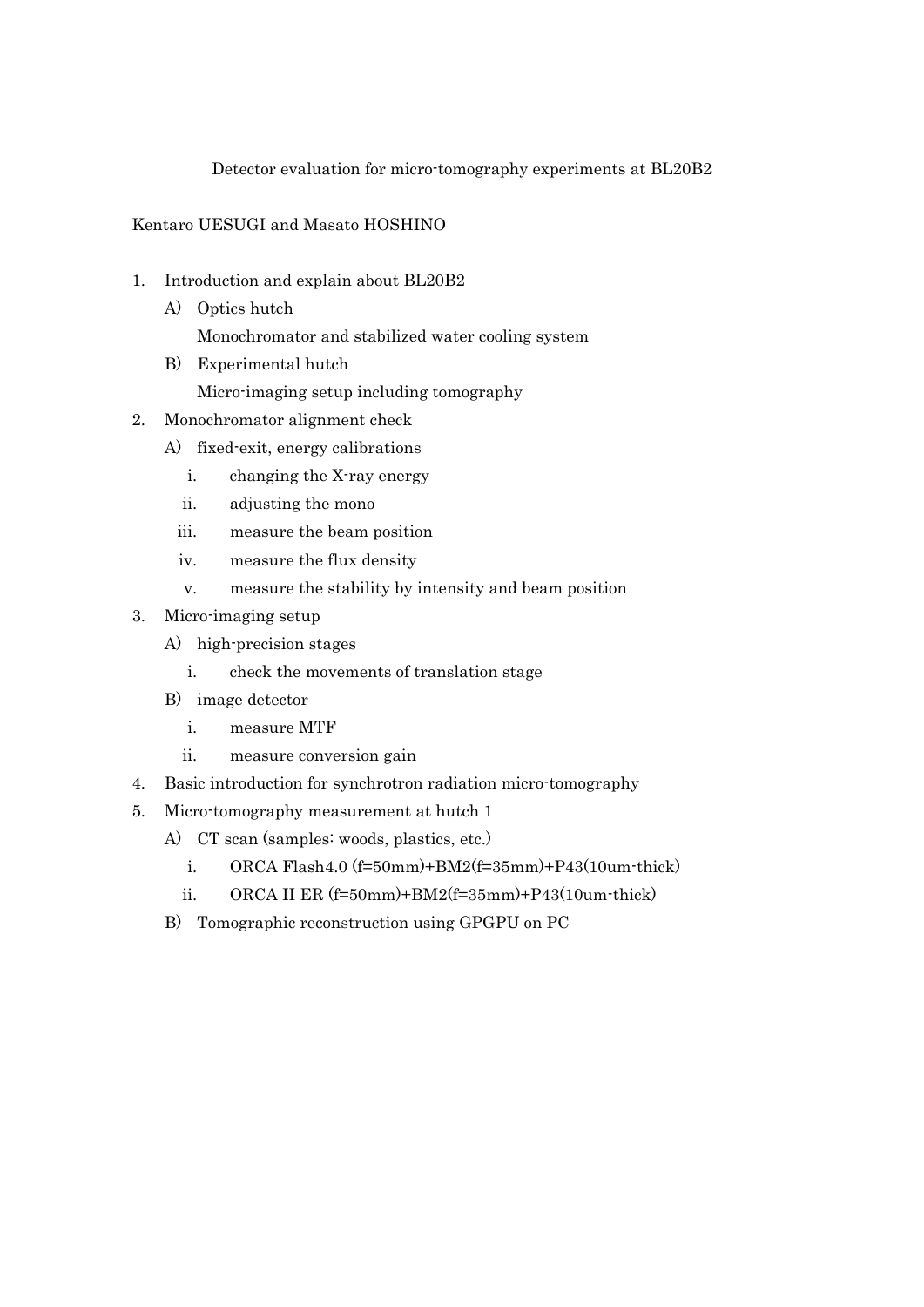## Measurement of CONVERSION GAIN for X-ray imaging detector

Measurement of the conversion gain helps us to understand sensitivity of X-ray detectors. In this practice, an X-ray detector which is composed of a beam monitor and a charged coupled device (CCD) camera is used. The incident X-ray beam onto the beam monitor is converted into visible light by a phosphor screen. The visible light image is focused on the CCD camera via relay lenses. The measurement procedure of the conversion gain is as follows.

## I. Detection of incident X-ray beam using X-ray detector

You can use image acquisition software "HiPic" to view and analyze X-ray images.

- A) Adjust exposure time of the CCD camera so that adequate signals are obtained. Note that long exposure may induce saturation of signals.
- B) Adjust aperture size of a slit (TCslit1) using GUI on the X-terminal. In this case, X-ray beam size should be smaller than effective field of view of the X-ray detector.
- C) Measure the effective pixel size ( $\mu$ m/pixel) of the X-ray detector used.

#### II. Measurement of X-ray beam size

- A) Select "Rectangle ROI" from a tool bar on HiPic.
- B) Indicate the shape of the X-ray beam by ROI. The ROI size should be same as the X-ray beam size.
- C) Read out the ROI size in unit of pixel from "ROI interface" window. Then, actual X-ray beam size can be calculated from the ROI size and the effective pixel size.

## III. Measurement of X-ray photon flux using ionization chamber.

- A) Measure intensity of the incident X-ray beam  $(I_0)$ . You can read out the digitalized value from ORTEC Counter.
- B) In the same manner, measure the dark (background) signal  $(I_{dark})$  without X-ray beam.
- C) Calculate real intensity by subtracting  $I_{dark}$  from  $I_0$ .
- D) Convert the digitalized value into voltage. Here, you can use a conversion factor of a V/F converter; 1MHz/10Volts.
- E) Convert the voltage into ionization current generated in the ionization chamber. Here, you can use a gain factor of a current amplifier;  $10^x$ Volts/1Ampere. Actual gain factor is displayed in the current amplifier installed on beamline.
- F) Calculate X-ray photon flux using a following equation.